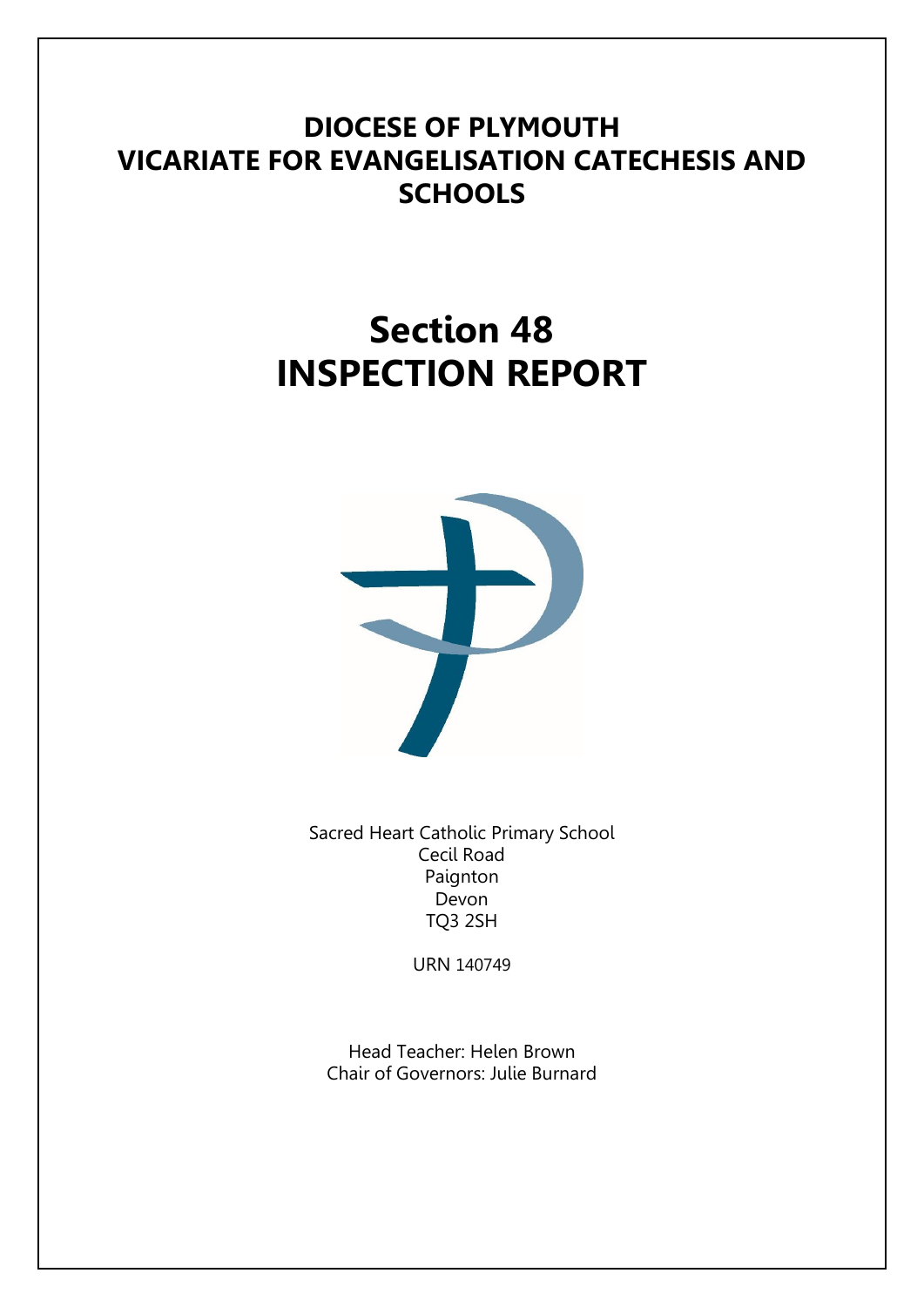# **Introduction**

The inspection of Sacred Heart, Paignton was carried out under the requirements of the Education Act 2005, and in accordance with Plymouth Diocesan Framework and Schedule for S48 inspections, approved by the Bishop of Plymouth.

# **Context for the Inspection**

Sacred Heart Catholic Primary and Nursery School is an average sized primary with 251 children on roll and serving the community of Paignton and surrounding areas. Although most of the children are from a white British background 10% of the children have English as an additional language. 19% of the children are in receipt of free school meals and 33% of children are in receipt of pupil premium funding. 11% of the children are recognised as having SEND (Special Educational Needs/Disability) and the school has 8 children with a **Statement** 

Since the last inspection the school has become a part of CAST (a multi academy trust incorporating all the Catholic schools in Plymouth Diocese).

The Head Teacher has been in post since September 2010

|  |  | <b>Key Finding Grade 1:</b> |  |
|--|--|-----------------------------|--|
|--|--|-----------------------------|--|

**Key Finding Grade 1: John 13:14-15**

**"If I the Lord and Teacher have washed your feet, you are also to wash one another's feet. For I have set you an example that you should also do as I have done to you." John 13:14-15**

The night before he died Jesus washed the feet of his disciples. Peter, one of the disciples was affronted. To wash another's feet was the lowest job of all, one done by the servants. Jesus, as the leader of the community he was about to establish, was very clear. The call to Christian ministry is a call to service, a humbling act of giving to one another. Unless we can serve our brothers and sisters we can have no part of in the life of Christ. A secular understanding of leadership often results in a top down mentality and little shared responsibility. The Christian community however, is one where those in authority act out of their desire to serve, not to be served. The message of serving one another permeates the whole community.

The above commentary on John 13:14-15 truly reflects the life and witness of Sacred Heart Primary School. Spending time in this community is a privilege. The quality of witness is tangible in the relationships that exist amongst the adults and children of this community. The school's mission statement 'Everyone is Sacred' is a genuine expression of what this community believes. As a consequence, the message and presence of Jesus Christ determines every action and decision made within this community.

The open, warm and honest disposition of the Head teacher enables adults and children alike to grow in their own confidence and ability to be welcoming, loving and generous in their desire to be a community which is faithful to the Gospel.

On every level, Sacred Heart is a school which is firmly rooted in the mission of the Church and demonstrates what it means to live the Gospel and to walk in the footsteps of Christ. The school faces many challenges with an increasing number of children attending the school who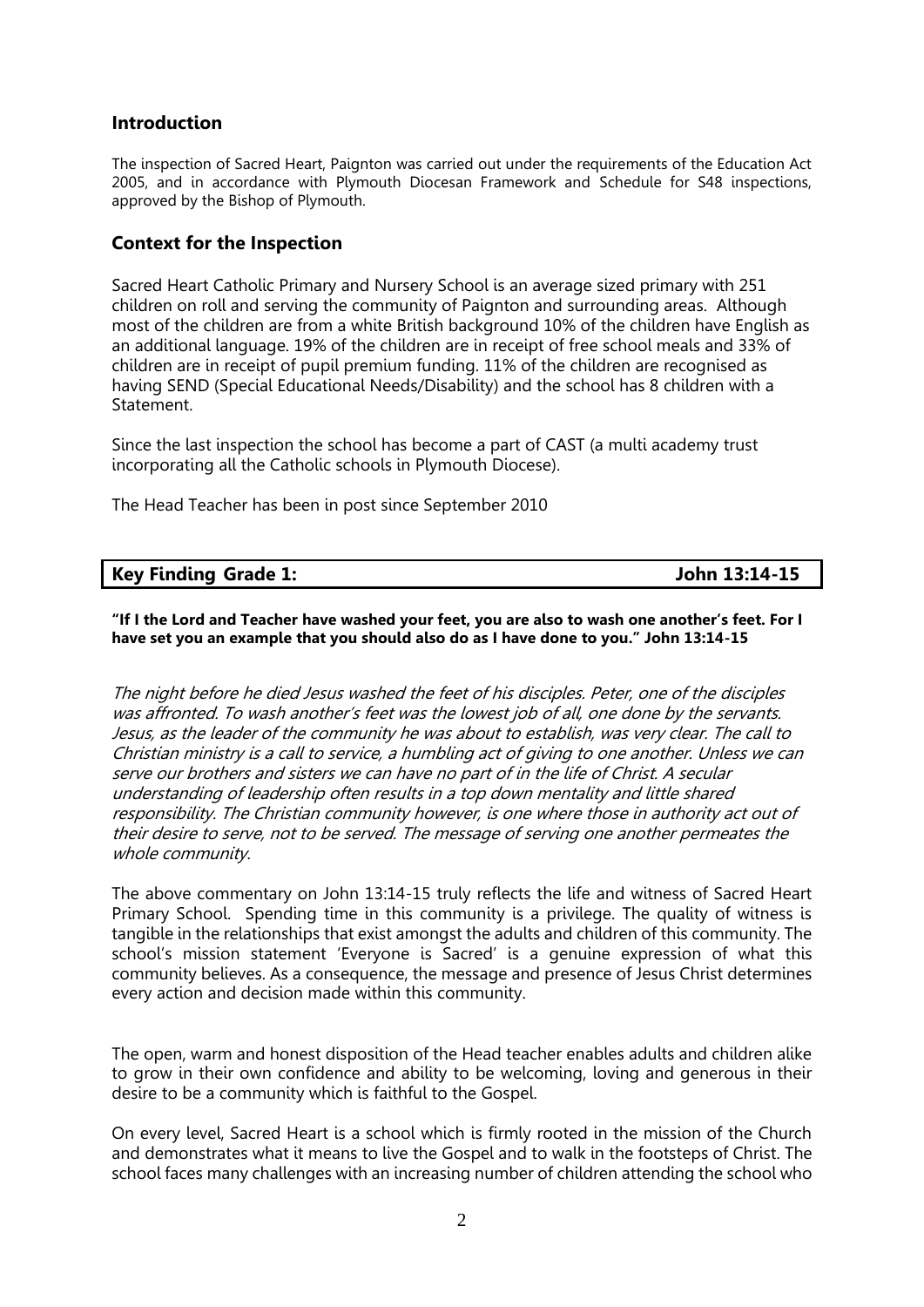have very particular needs. The school works consistently hard to encourage parents and carers to engage with their children's education. The school is committed to improving standards and ensuring that children are provided with high quality teaching and opportunities to access learning so that all children can make progress. This commitment is firmly rooted in a belief that the Christian community is called to recognise that every person is special and deserves the best. Learning across the school is supported by a rich liturgical and reflective prayer life which is valued and appreciated by children and adults alike.

# **Summary of Key Findings**

- The spirit of the gospel permeates every aspect of school life. This is tangibly evident in the school's belief that 'Everyone is Sacred' and ensures that all members of the community are supported to achieve their potential, regardless of background.
- Parents, visitors and professionals all comment on the school's atmosphere which is rooted in faith, hope and love.
- Relationships within the school community are highly positive and contribute to the success and ethos in a variety of ways. Children speak freely about the way they feel cared for by the adult community. They comment on how safe they feel, listened to and understood.
- An attitude of generous self-giving pervades the school. On numerous occasions this openness to one another could be seen amongst members of staff. New teachers spoke highly of the support they receive from other members of staff.
- Although behaviour on the part of some children can be challenging, the commitment the school has to understanding what triggers this is borne out in the number of staff who have received 'THRIVE' training and the work done with all staff to ensure that they understand how to manage and work with children who present with difficulties. Throughout the inspection adults were observed gently but firmly and effectively working with such children so that, not only could they could access their learning, but other children were not prevented from making progress in difficult circumstances.
- The school is continuing to invest in THRIVE, a national programme which seeks to ensure that every child feels valued, appreciated and involved. The impact of this investment is that the whole staff group is committed to working as a cohesive whole to ensure that the needs of every child are met. As a result, children feel safe and confident that all adults will know how to respond to them, particularly when they are struggling or distressed. Safe guarding is given a particular prominence in the school and as a consequence children feel safe and cared for. The school has just invested a considerable amount of money to create a well-being/nurture lodge for the most vulnerable children with professionals on hand to work with parents, carers and children in a supportive and well managed framework.
- The Catholic life of Sacred Heart pervades every aspect of school life. Excellent relationships with the Parish Priest and Parish ensure that children and adults feel welcomed by the wider Church community and can themselves contribute to it. Throughout the school focal points, religious art and a variety of artefacts contribute overtly to an appreciation that this is a Catholic School. Letters from the Vatican and Westminster, as a response to children writing to the Pope and Cardinal Vincent, are proudly displayed. The faith life of the school is further enhanced by a varied and rich liturgical life. Children respond extremely well to what they are offered and can be seen to be growing in their faith and spiritual lives.
- The quality of teaching and learning is very positive. Teachers work hard to provide children with stimulating and engaging lessons. Teachers take care to know their children and respond to their needs by planning inclusive but challenging lessons.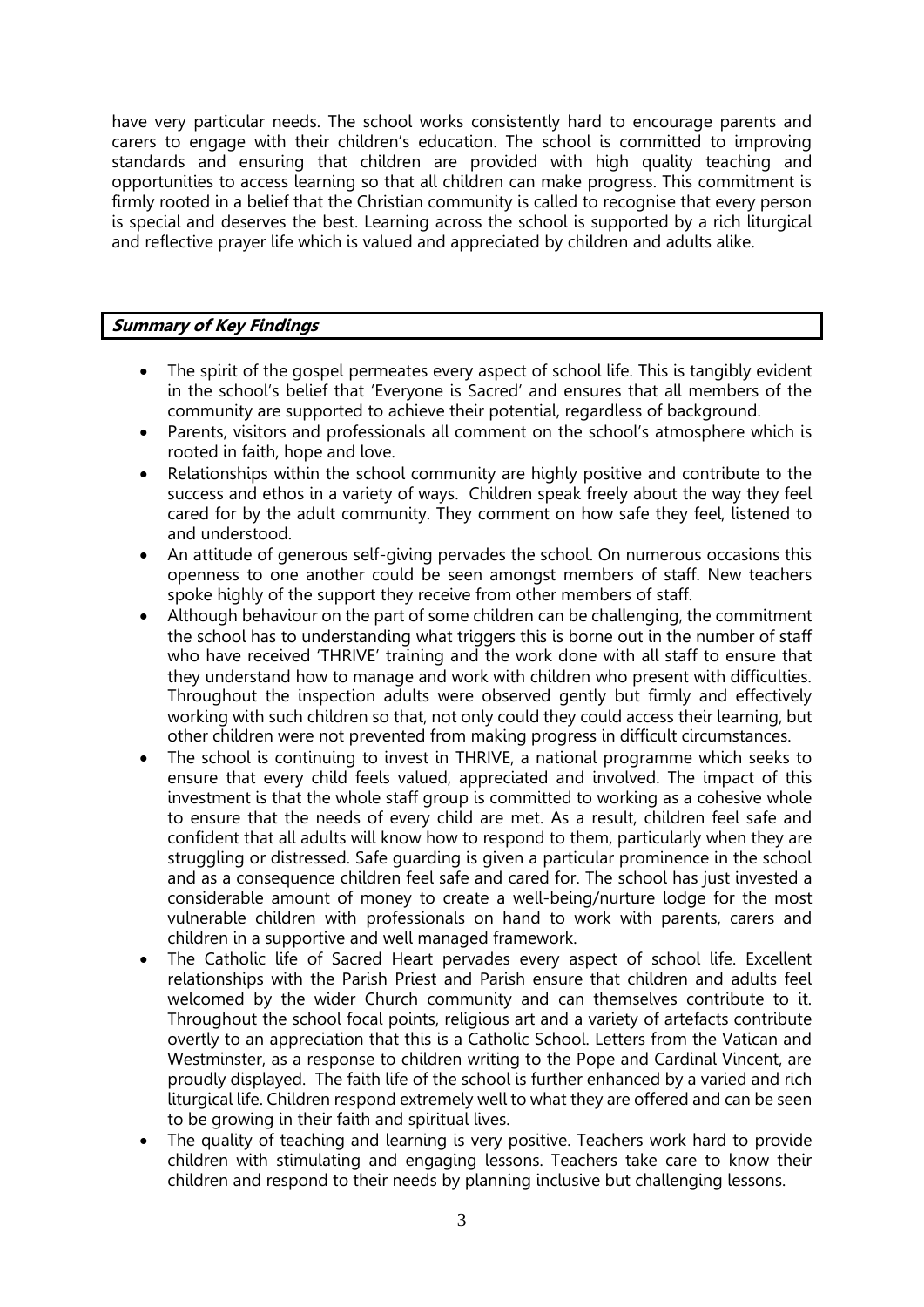- Children have a strong voice within the school and are encouraged to take on a variety of ambassadorial roles which enable them to grow in a sense of responsibility and service to the school community and beyond.
- During the inspection across the school children's behaviour was generally exemplary and those who found it more difficult were supported to deal with their emotions and anxiety.

# **Areas of Focus for Development**

 Continue with current excellent practice and forge stronger links with the wider community, including an international community.

| Sacred Heart as a Catholic Community | (Welcome, Welfare, and Witness) |
|--------------------------------------|---------------------------------|
|                                      |                                 |

**Grade 1: John 13:14-15**

The gospel passage selected for this grade is Jesus washing the feet of his disciples and telling them that they must do the same if they are to be his friends. Sacred Heart is a school where there is an absolute commitment to 'washing the feet' of all who come into the school. The quality of welcome, welfare and witness is tangible and will be clear from looking at the key findings. The adult members of the community have made a conscious decision to serve in all dimensions of school life and do so with love, warmth and compassion.

The quality of welcome in the school is reflected in the manner in which it embraces children with a diverse range of needs. These may be to do with language, emotional and behavioural needs or physical needs. All children are considered to be unique and special and those who are particularly vulnerable find themselves in a place where adults will always go more than the extra mile for them. The quality of 'welcome' at Sacred Heart is very much a disposition of everyone in the school, both adults and children. The evidence for this could be seen in the way that adults and children engage with one another and how warmly the school has engaged with the parish and vice versa, particularly in relation to a new parish priest who has embraced the school with affection. Within the school adults consistently demonstrate their capacity to listen and be available to children and one another. Although perhaps not able to articulate it in these terms, the school has a strong sense of what it means to live Catholic Social Teaching, hence the fact that this is a community that believes in serving one another in the most humbling of ways.

Induction within the school is strong. New staff are supported to integrate and embrace the ethos of the school. Mentoring, budding, time and on-going support for people in any kind of new role, ensures that the adults know what is expected of them and know also where they can turn to for advice and guidance. NQTs have a dedicated NQT mentor who ensures that they are provided with all the support they need to successfully complete their first year of teaching. The head teacher has a strong open disposition that encourages people to share their thoughts, concerns and ambitions, knowing that they will receive a sensitive and generous response. This quality of openness extends to the parents and the children ensuring that needs and difficulties are responded to quickly and compassionately by all of the adults. In addition to the induction of adults, new children, particularly in foundation stage are offered a series of transition mornings to enable them to feel at ease within the school setting. In addition, because of the vulnerable nature of so many of the children transition between year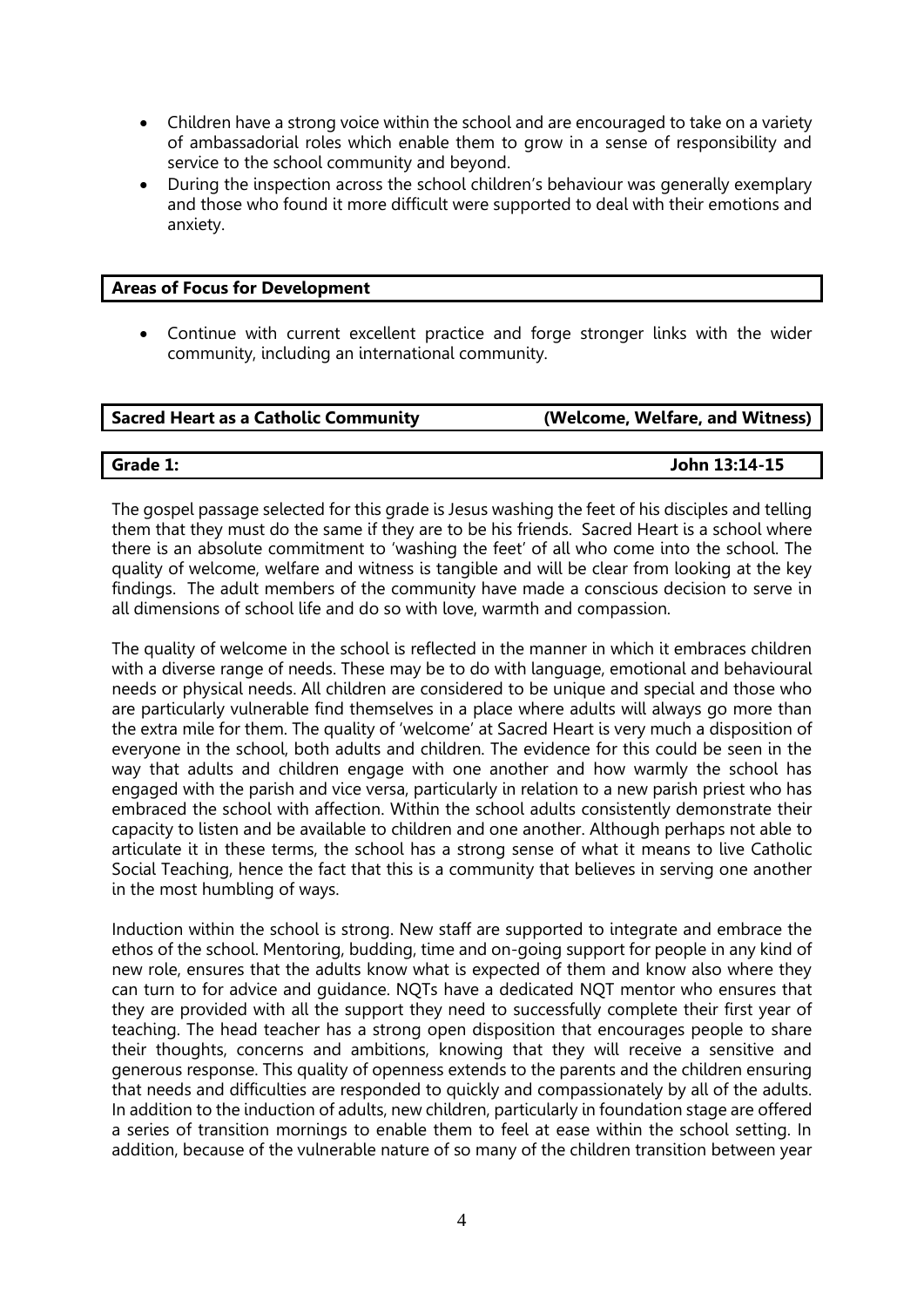groups is carefully planned and facilitated, highlighting again the dedication of the staff to the children.

Communication within the school is highly effective. Parents are kept informed of what their children are learning, other events and causes for celebration through a weekly 'Friday Flyer'. Regular meetings within school ensure that staff are kept informed of changes or developments within the school to ensure that they can remain focused on their roles. This includes meetings with MTAs and TAs so that they are kept up to date, particularly in relation to new pupils joining the school and children who need particular care and attention. To enable all parents to fully understand what is happening the school now offers free English lessons to parents for whom English is a second language.

The school has many links with the local community reaching out in a variety of ways, most notably through its charity work. Each class has its own charity that they fundraise for throughout the year. One pupil commented, 'We are taught to follow Jesus by thinking of other people and caring for them.' The school supports Shelter Box, The Shoe Box appeal, CAFOD 'Run for Women' and Traidcraft. The school is currently seeking to forge links with a school in another part of the world. Children are nurtured and encouraged to see the needs of others and are growing in their appreciation of what they have and what others lack. Through liturgy and prayer times the children are enabled to reflect on these needs and as a consequence have a heightened awareness of what is important and how much influence they might have in supporting others.

In addition to the charitable work that the school engages in, it also supports community events and has regularly participated in musical events. Although the school has no music teacher it was successful in winning the BBC Devon Carol Singing Competition and went onto sing at Exeter Cathedral. Professionally the school is an active member of the CAST Cluster for Devon, works closely with other local schools and individual members of staff contribute effectively to on-going professional development for teachers within the community.

# **Focus for Development**

- To develop the new nurture centre so that it becomes a beacon of excellent practice for the community.
- To forge links with another school either abroad or within an inner-city area of the country.

# **The School as a Catholic Community – Leadership and Management**

**Grade 1 John 13:14-15**

Rooted in a deep sense of what it means to be and live as a Catholic Christian, the Head Teacher unashamedly believes that leadership must come from a desire to serve others at its most profound level. Her deep, personal faith guides her and enables her to strive for the best possible outcomes for every child who walks through the doors of Sacred Heart Primary School. Her approach permeates everything that happens in the school and draws everyone into a similar way of being. As a consequence, this absolute commitment to service is shared by all staff ensuring that children are educated in the context of a caring, challenging and nurturing environment rooted in gospel values.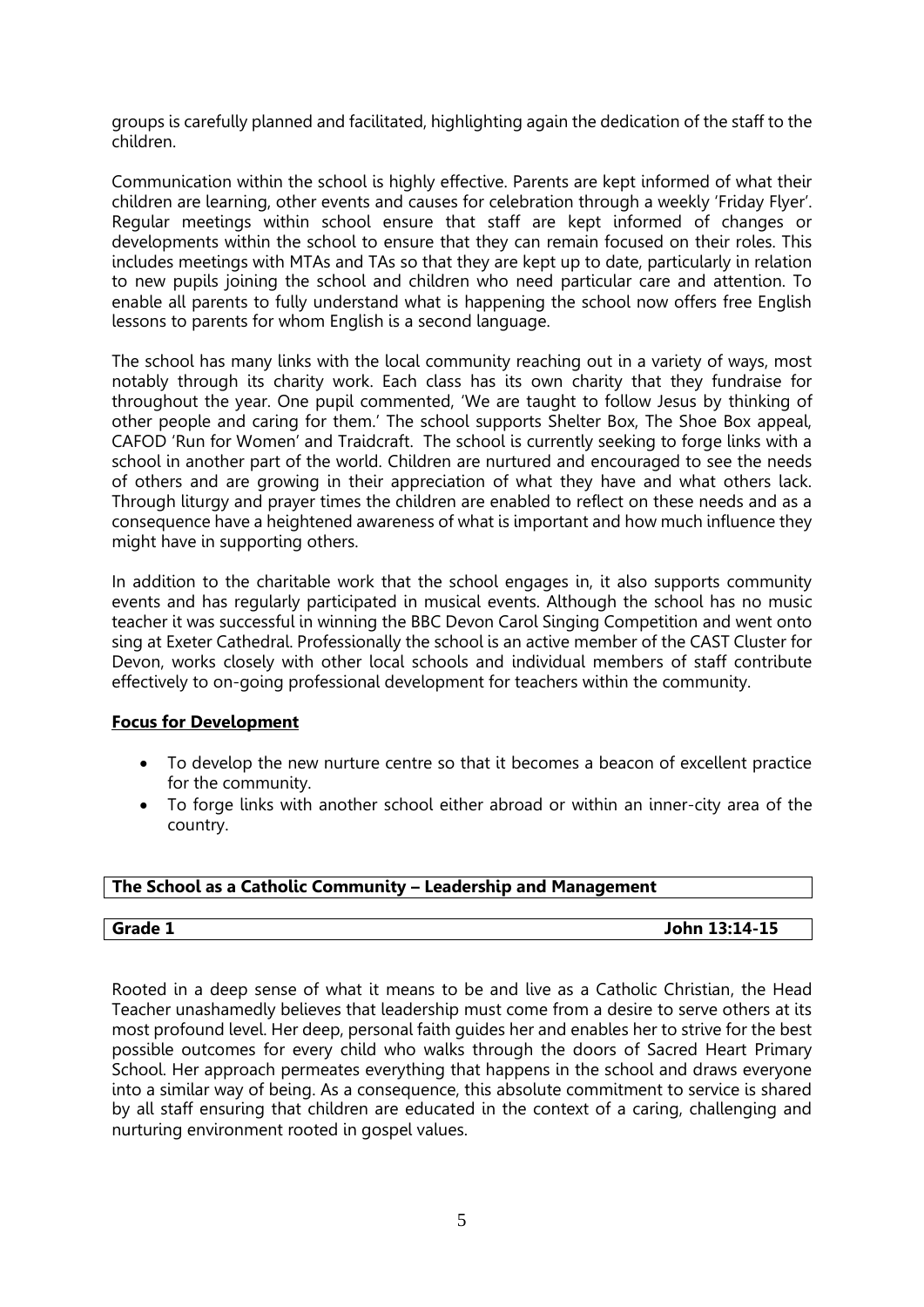The dedication of the leadership team at Sacred Heart leads all adults within the school to respond positively. As a result of feeling valued and appreciated they are equally committed and dedicated to meeting the many demands made on them. There is, at Sacred Heart, a strong sense of shared mission, purpose and vision. This leads people to be self-evaluating, open to monitoring and willing to engage in searching analysis. Thus the school has sound systems in place to ensure well-focused plans are quided by gospel values. The school has in place an ethical appraisal system enabling the leadership team to identify and support wherever possible the training needs of the staff. Again this ensures that staff feel valued and appreciated.

The governors are a well-established group of people who have a healthy appreciation of what it means to be a Catholic School. There are effective systems in place for governors to evaluate the effectiveness of what it means to be a 'critical friend' to the school and they can articulate this when needing to. Their capacity to challenge where necessary ensures that the school remains focused in its mission and purpose.

The RE Leader within the school is an asset. Although she has only been in the role for two years, her work is already proving to be effective. Staff feel supported by her and can turn to her for guidance, knowing that she will always have time for them and the wherewithal to assist them in the best way possible. Her own personal demeanour exudes a desire to serve and her generous commitment is to be commended.

# **Focus for Development**

 For all in leadership to be grow in their capacity to articulate what they do in terms of Catholic Social Teaching so that other may understand more fully why they are so effective.

| The School as a Teaching and learning Community | Word           |  |
|-------------------------------------------------|----------------|--|
|                                                 |                |  |
| Grade 2                                         | John 12: 34-35 |  |

Jesus is the model for anyone who wishes to teach in a way that reflects the gospel. His actions often spoke louder than his words as he reached out to everyone, finding different ways to enable people to hear his message and to learn effectively. Thus, in a school that is committed to modelling Christ, it is not surprising to find teachers and teaching assistants who reflect Jesus in their approach to teaching and learning.

Curriculum RE has a high status and is seen to be important to teachers and leaders. As has already been noted the RE leader is a particular asset. Her enthusiasm and commitment helps to create an enthusiasm for teaching RE. Her encouragement is enabling teachers to grow in their confidence and desire to offer well prepared and thoughtful lessons. Her attendance at Diocesan meetings and the school's commitment to INSET ensure that the teachers are given the information they need to develop their teaching in RE.

Lessons are well planned. Seven lessons were observed during the course of the inspection. Teachers are conscious of meeting the needs of all children but occasionally miss the mark when it comes to ensuring developmental steps from one-year group to another. As a result, demands made on children in KS2 did not seem to be as challenging as they might have been. Although lessons contained some engaging activities opportunities were occasionally missed to exploit the potential of some of the pupils. Teaching will be even better if teachers have the courage to go deeper and put AT2 at the heart of their lessons. This said children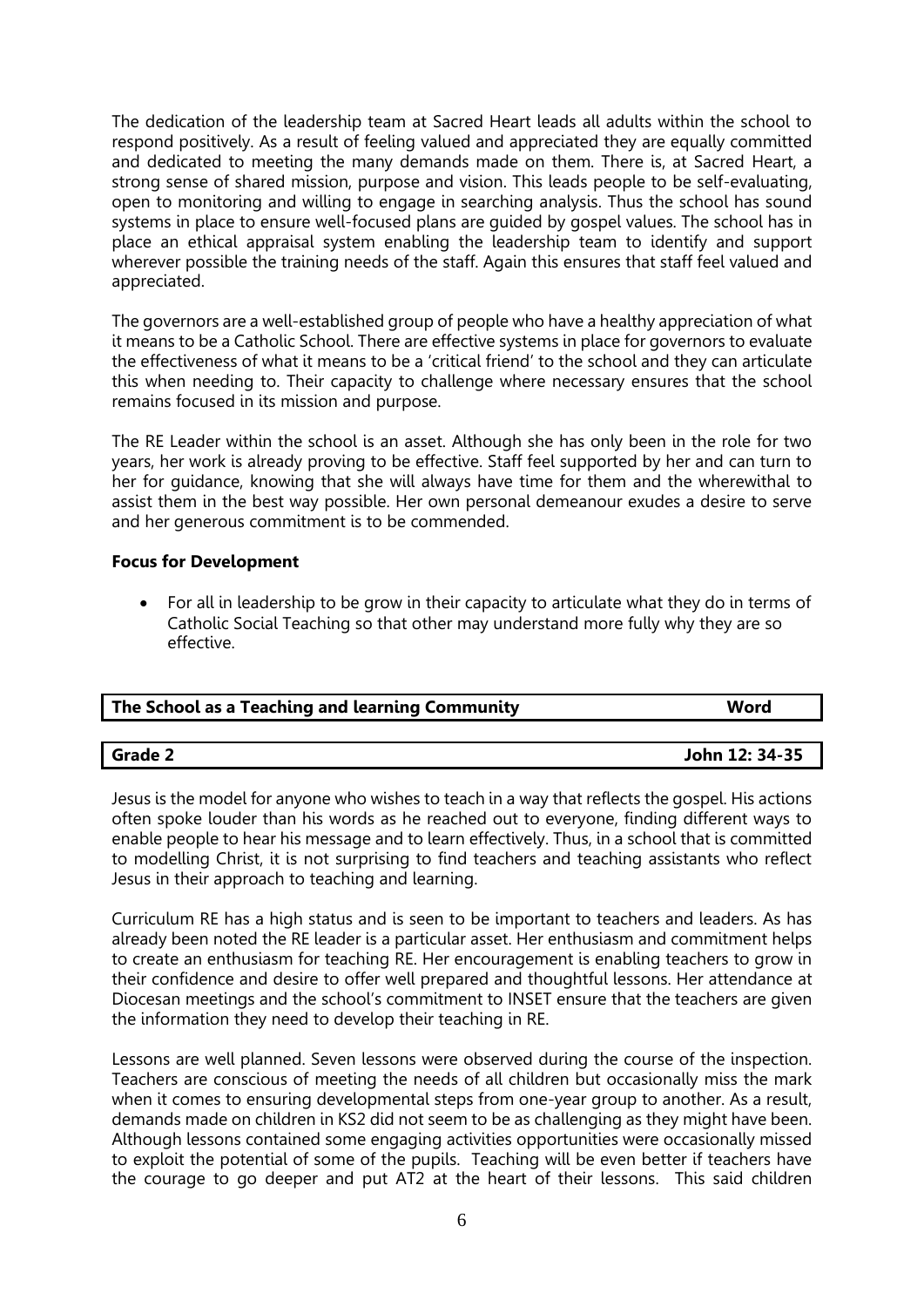demonstrated a high level of resilience, working well in pairs and groups and demonstrating their previous learning.

Marking across the school is consistent and ensures that children feel that their efforts are validated. They understand the marking system. Although not consistently, teachers give children time to respond to comments and to understand what they need to do to improve. Children are able to talk about their learning with enthusiasm, confidence and obvious knowledge. Planning is reviewed regularly and links with other local Catholic schools for shared planning take place regularly. Although differentiation is a key element of planning, at present this tends to prevent some children from engaging in activities which allow them to reflect on the significance of their learning for their life. This is an area which could be easily developed.

Talking to children revealed that they enjoy their learning in RE and believe that all the adults help them to learn. Children are able to talk about the importance of RE. One child commented, 'In RE we magpie what Jesus would be teaching his disciples' and another child said, 'In RE we learn how to treat each other'. Due to the number of statemented children and other vulnerable children the school has employed a significant number of teaching assistants. These were used to support children's learning and worked well with them, often quietly and inconspicuously, but effectively.

# **Focus for Development**

- 1. Ensure that AT2 activities are at the heart of teaching for all pupils regardless of ability.
- 2. Ensure that levels for RE are used to determine the depth required of children when for example expressing their understanding of e.g. 'What does it mean to forgive?'
- 3. Develop confidence in differentiating activities within lessons and not only by outcome.

| The School as a Celebrating Community | Worship |
|---------------------------------------|---------|
|                                       |         |

# **Grade 1 John 13:14-15**

The liturgical life of Sacred Heart is a rich and profound expression of the strongly held gospel values which lie at the heart of the school. Throughout the school there are expressions of an alive prayer life. Many lessons begin with a time of reflection enabling children to engage with the spiritual dimension of their learning. From the nursery upwards, children are encouraged to pray and very quickly see this as normal part of everyday life, especially in school. The school regularly welcomes 'The Open Book' an ecumenical group that presents Bible stories in dramatic form. The children are enabled to participate in this and many children commented on how they enjoy these sessions. They listen and watch attentively. Teachers draw on this experience in their teaching and the visual impact of the drama helps the children to remember the stories which proves fruitful in teaching.

The traditions and prayers of the Catholic Church provide a context for all aspects of the school's life and serve to enrich the prayer life of the whole community and stimulate development of all the community. Mediation, prayer, ritual all add to the experience available at Sacred Heart. Whole school Acts of Worship take a variety of forms and in particular each week there is a 'Liturgy of the Word' based on the Sunday Gospel. This is a prayerful and formative experience for the children. Adults work in teams to prepare a meaningful liturgy incorporating music, prayer, ritual and silence. The impact of this 'Liturgy of the Word' flows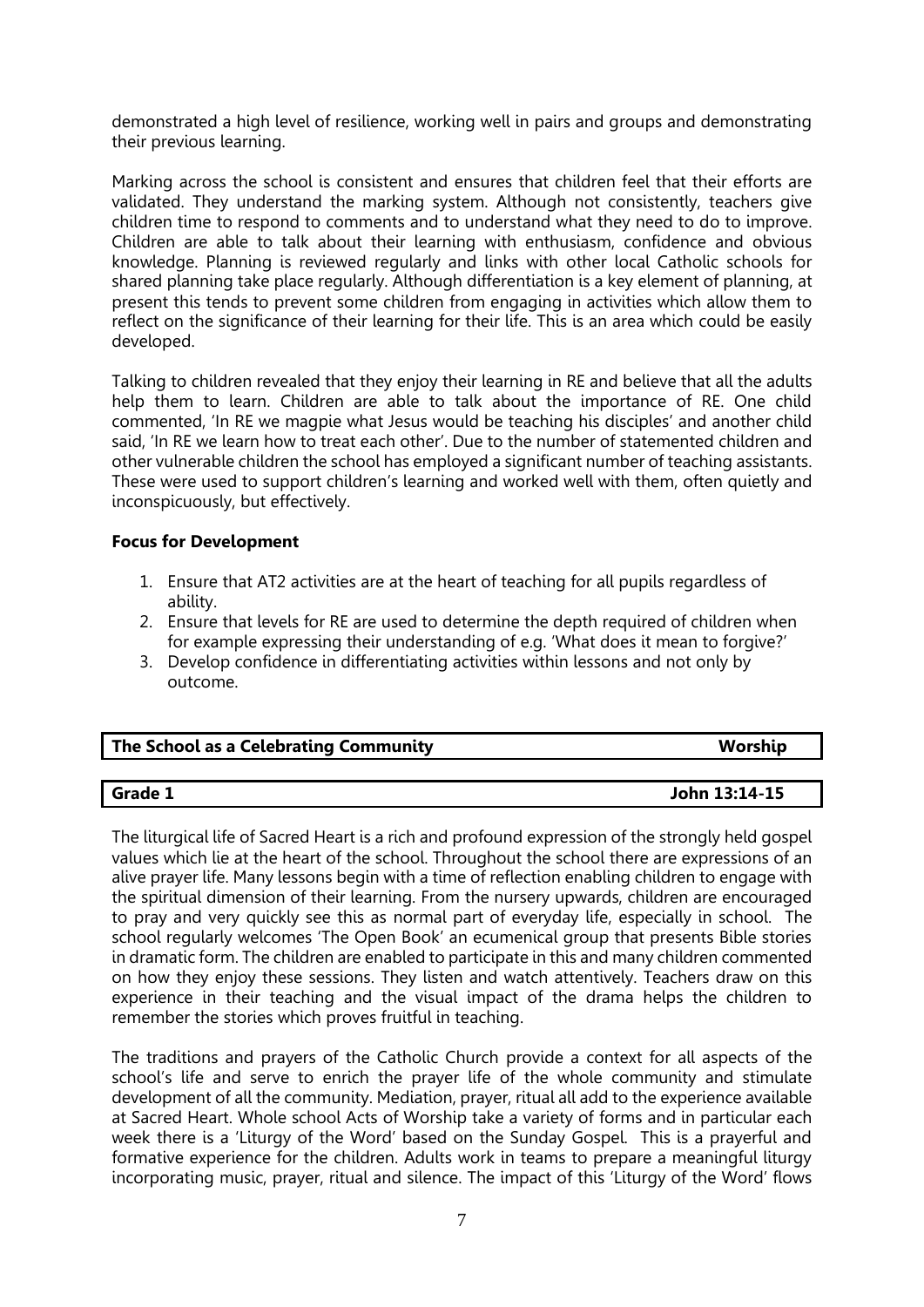into daily life within the school. Teachers draw upon the message and children gain a deep appreciation of the Word of God. They are open to it and respond well. They sing with enthusiasm and reflect meaningfully. Increasingly children are taking on roles within this liturgy and are ready to develop their skills further in terms of how they participate. Parents are encouraged to join the school for acts of worship and an increasing number are beginning to take the opportunity to do so. Those who cannot are able to see what the children have experienced by going to the school website where the power-points linked to the liturgies are posted.

Focal points incorporating working walls are central to classrooms and demonstrate a commitment to the prayer life of the school. Children are given many opportunities for spontaneous prayer and for prayer which emanates from their learning. There were many examples of this during the inspection. Children responded well to these opportunities for silent reflection commentating on the value they place on being able to have 'quiet time'. As it was Lent, teachers had introduced a Lenten journal for children to use during these times of reflection. These journals, which took a variety of forms, helped the children to reflect on their journey through Lent. Some had reflection questions or ideas to help the children and although these were considered to be private children were happy to share what they had written or drawn.

Recently the school held a 'Prayer Space' over two days. Inspired by a Diocesan INSET the school had taken over a space in the Parish hall for two days, creating an intimate and special prayer space for all children to experience. Responses from the children with regard to this experience were highly positive.

The school has an excellent relationship with the Parish Priest. He is a visible presence around the school, often popping in to see how people are. He supports the RE lessons, and helps the children with their spiritual development. Children enjoy seeing him and relate well to him. Different classes attend Mass once a week in the parish. The children's capacity to fully participate in these Masses is growing and is enhanced by KS2 children having Mass every half-term in their classroom. This more intimate occasion helps the children to appreciate what is happening. As a result of these many different prayer opportunities 97% of children agree that they are shown how to appreciate and care for God's world. (Pupil Survey 2016). The school fully supports the children's First Communion programme and members of staff work in partnership with the parish priest to support the children in their preparation.

In every aspect of the life of this school the spiritual and moral development of the children is clear to see. Children are nurtured in their spirituality and encouraged to express their sense of God's presence in the everyday moments of life. In one lesson children were asked to reflect on what they 'thirst' for. There were several deep responses to this. One child spoke of his thirst for justice. He was then able to articulate what he meant by this and give an example from his own experience. There is no doubt that the children appreciate the belief that 'Every One is Sacred' and can relate this to how they then go on to see the world and their respect for it.

# **Focus for Development**

- To enable pupils, particularly in years 5 and 6 to develop their skills to lead liturgy.
- For the school to look at further opportunities for staff and children to engage in an on-going spiritual/retreat journey.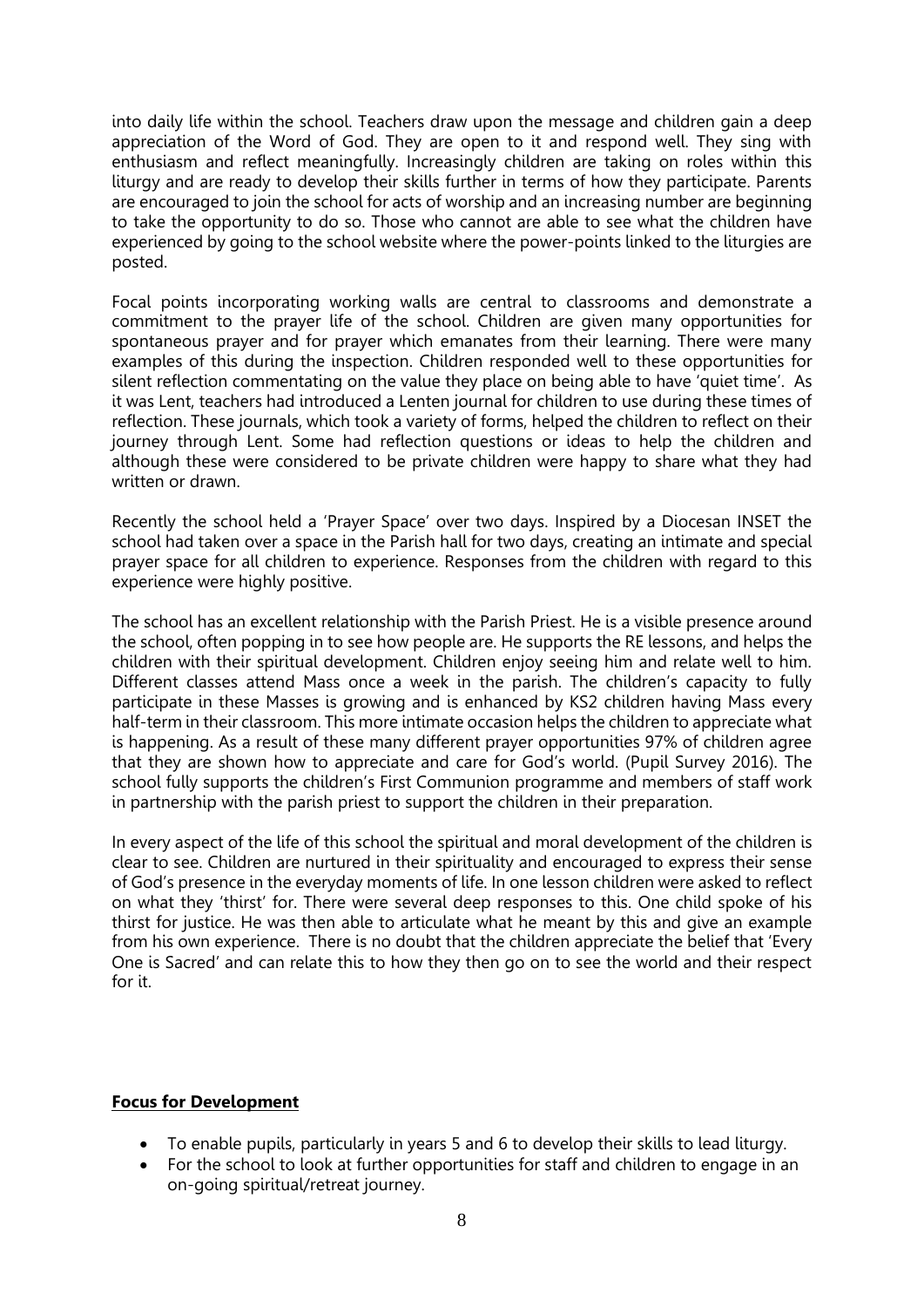# **Conclusion**

Sacred Heart is a school firmly rooted in service to all and lives this from the heart. It is a living, breathing community where positive, supportive relationships enable all members of the community to grow and flourish within a Catholic Christian ethos. A true desire to serve one another enables the children to become the best that they can be. Equally adults are nurtured and nourished to flourish and achieve even greater things. The deep, personal faith of the Head Teacher contributes significantly to this and has been instrumental in bringing Sacred Heart to be a place of great joy, happiness and spiritually rich. She is to be commended for this. Sacred Heart is a school of which the Bishop, the Diocese, parents and parishioners can be justly proud.

**Sarah Adams March 2016**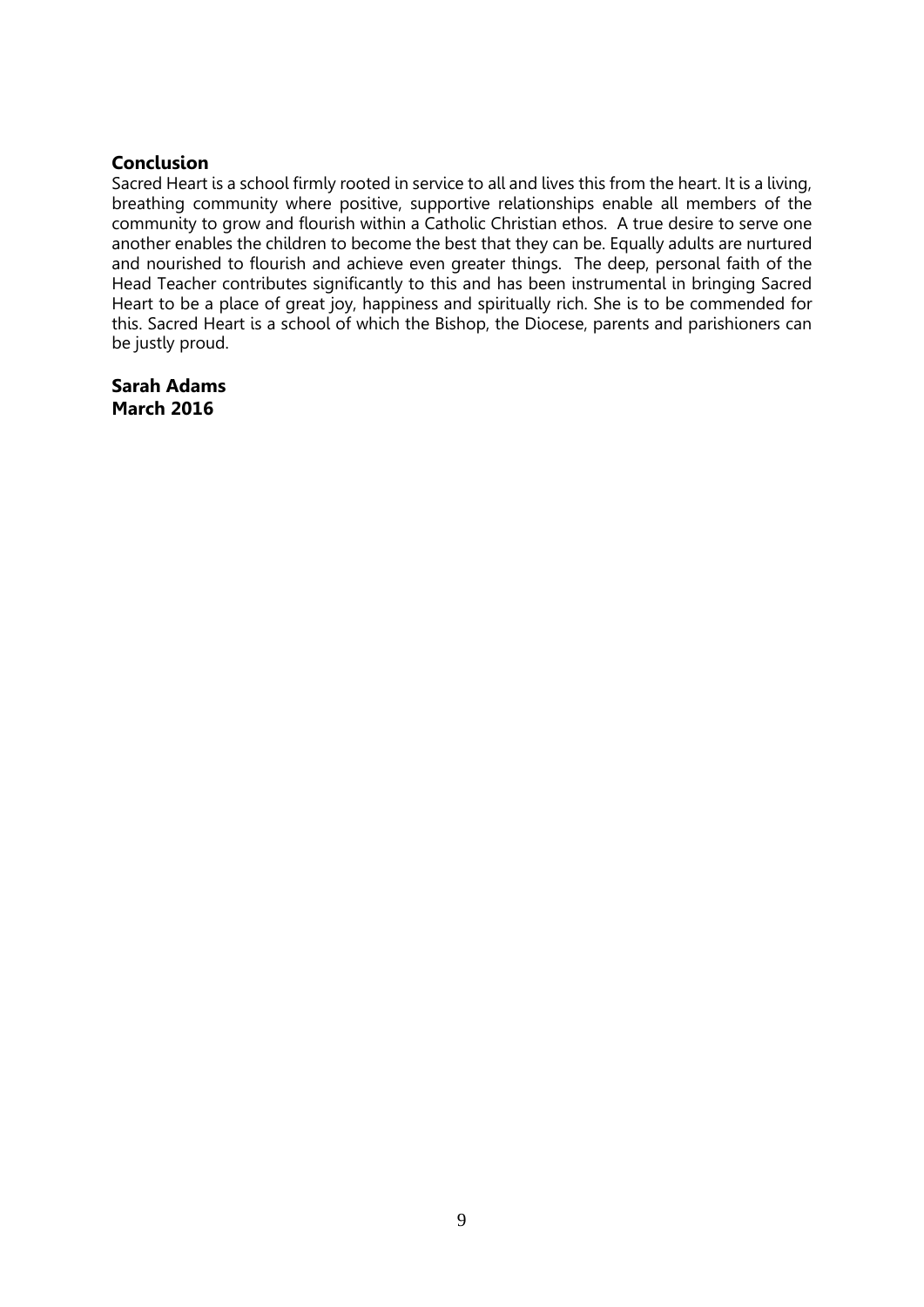# **THE SCHOOL AS A CATHOLIC COMMUNITY**

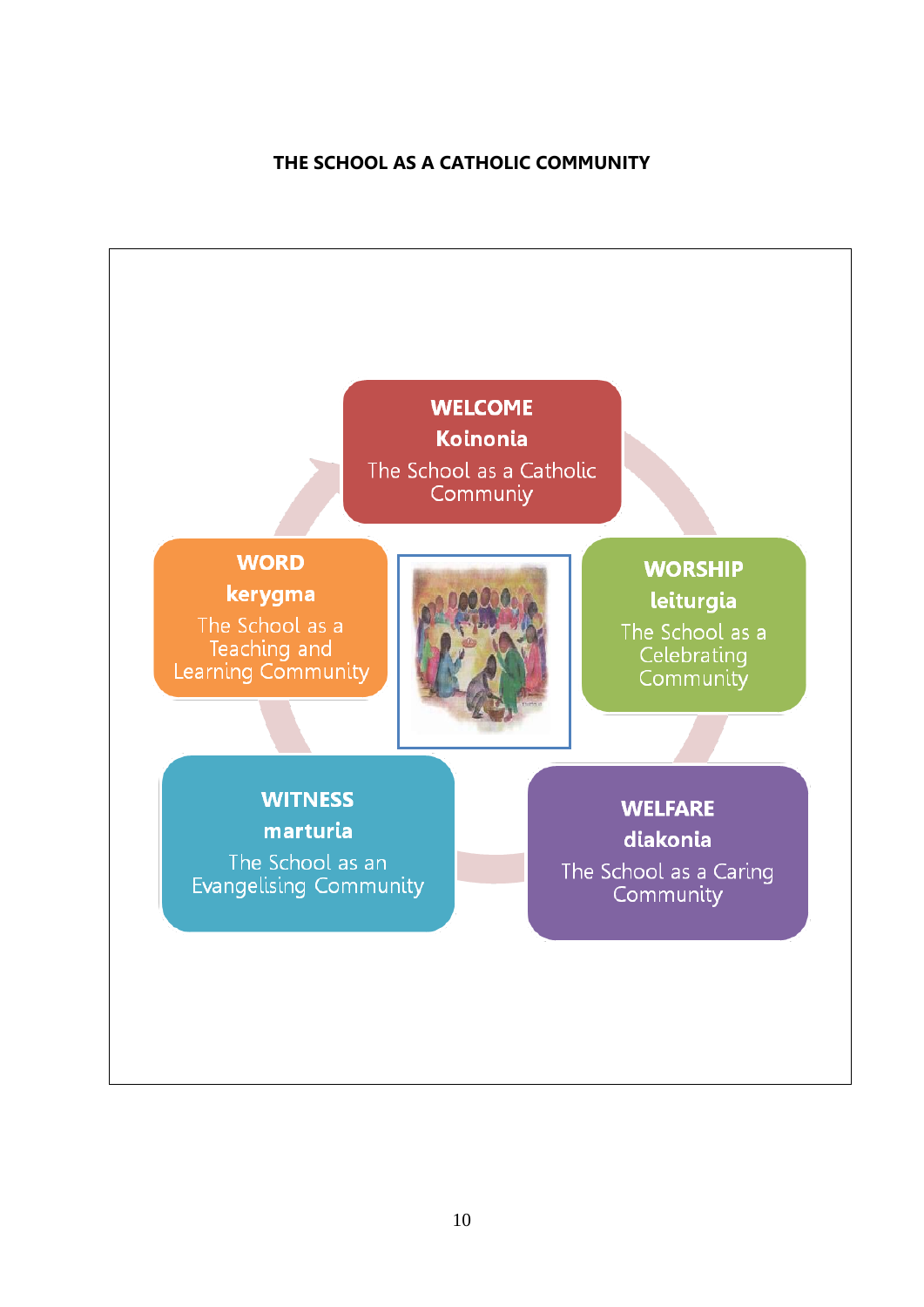# **Introduction**

The Catholic community is one that is rooted in Baptism, Eucharist and an on-going call to Conversion. The areas of Welcome, Worship, Word, Welfare and Witness can be described as the key components of what it means to live the Christian life. As such, the school as a Catholic community, is called to embrace these as a way of being community and living the mission of the Church. The manner in which these are expressed reveal for us the heart of where the community lies.

# **Koinonia - (êïéíùíίá) Welcome**

Koinonia is the Greek work for communion, for participation, for the sharing with one another. It is to be welcome an 'other' in fellowship and love. It is to be of an open disposition to receive from another and to respond in love. Within the community it can be minimalized to the gesture of greeting at the front entrance. In school it might simply be seen as the role of the receptionist. Koinonia however, requires a much greater vision of what it means to welcome. Ultimately it speaks of the disposition of every member of the community to be open to the needs of another, be that to listen, to hear, to respond, to act. The idea of welcome will be embedded in all aspects of the school's way of doing things.

# **Leiturgia – (ëåéô-ïõñãίá) Worship**

The Greek word 'leiturgia' means public activity or in a religious sense it means 'respect' or 'service'. When it was adopted by the Church it meant to carry out a religious service. It is a public service as opposed to private prayer and concerns the Christian community gathering first and foremost to celebrate the paschal mystery of Jesus Christ. It is also a time when the community gathers to be reconciled, to celebrate, to be fed, and to be sent out in mission. Central to the Catholic School is its call to be a Eucharistic community in the widest sense – that is to be the body of Christ ready to serve the world in its fullness. All prayer, all liturgy ultimately is intended to lead to this. It is not something that happens once a week and has no further meaning. It is an invitation to live each day what has been received through Word and Eucharist.

# **Marturia – (ìáñôõñéá) Witness**

The core meaning of the Greek word marturia means to testify, to give witness, from which we get the word martyr. Simply it means to share our values and faith with the world and our local community so that others may come to know the love of Christ. Within the Catholic School community this will mean promoting a shared vision and shared values which stem from a shared sense of the teaching of the Gospel. The Christian is called to witness to Christ's teaching in the way they live their life. Like John the Baptist these values are those which direct others to Christ.

# **Diakonia - (äéáêïíßá) Welfare**

The word 'diakonia' comes from the Greek word to mean to serve the poor and the oppressed. The emphasis within the word is on service and care for others. Within the Christian community diakonia is a way of being with others. It encourages care and concern for every person regardless of who they are or where they come from. Within the Catholic school, service lies at the heart of the community. It is about how children are supported in their learning, shown compassion when their behaviour is challenging and cared for when they are unhappy or in need. Equally it is about how adults are cared for and care for one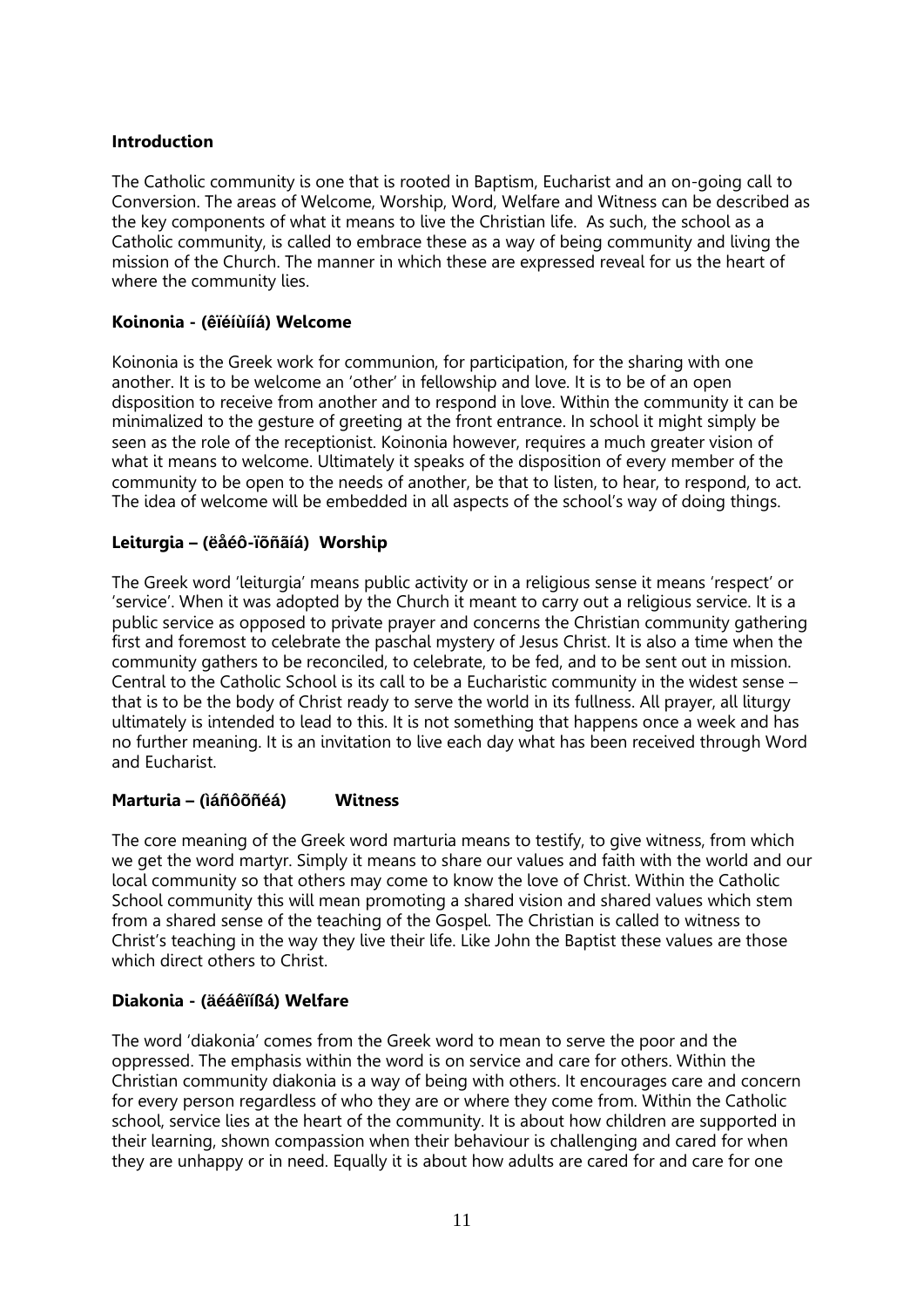another. At the same time the community is one that reaches out to the local community and the wider world, recognising the needs of others and responding to these generously.

# **Kerygma – (êÞñõãìá) Word**

Kerygma is the New Testament Greek word for preaching or proclaiming the message of Christ. Within the context of the school this is expressed both in how we expose young people to the person of Christ as revealed in scripture, and the manner in which we teach. Access to the WORD of God through scripture and Christian tradition is considered to be a significant part of what the Christian community is about. By the way they are taught children come to know that God speaks to us in the way that we experience and engage with kindness, beauty, justice, the wonders of the natural world, relationships and the needs of others. It is therefore seen as important that in every subject, every lesson, positive values and attitudes are communicated. A confident and open attitude to teaching of lessons well thought about and prepared is central to achieving this.

# **Self-Review**

There will be three key areas within which these five elements will be reviewed:

- The School as a Catholic Community (Welcome, Witness and Welfare)
- The School as a Teaching and Learning Community (Word)
- The School as a Celebrating Community (Worship)

For each of these sections focus areas for evaluation are offered and means of gathering evidence to support this work. See appendix for further guidance.

# **Scripture Passages**

Scripture passages have been selected to highlight where the focus for the community may be at any one time. These will act as a guideline for the self-review process when schools consider the health of its community. The approach to these is best considered within the context of a cycle. Any anyone time the school may find different areas of its life at different points on the cycle: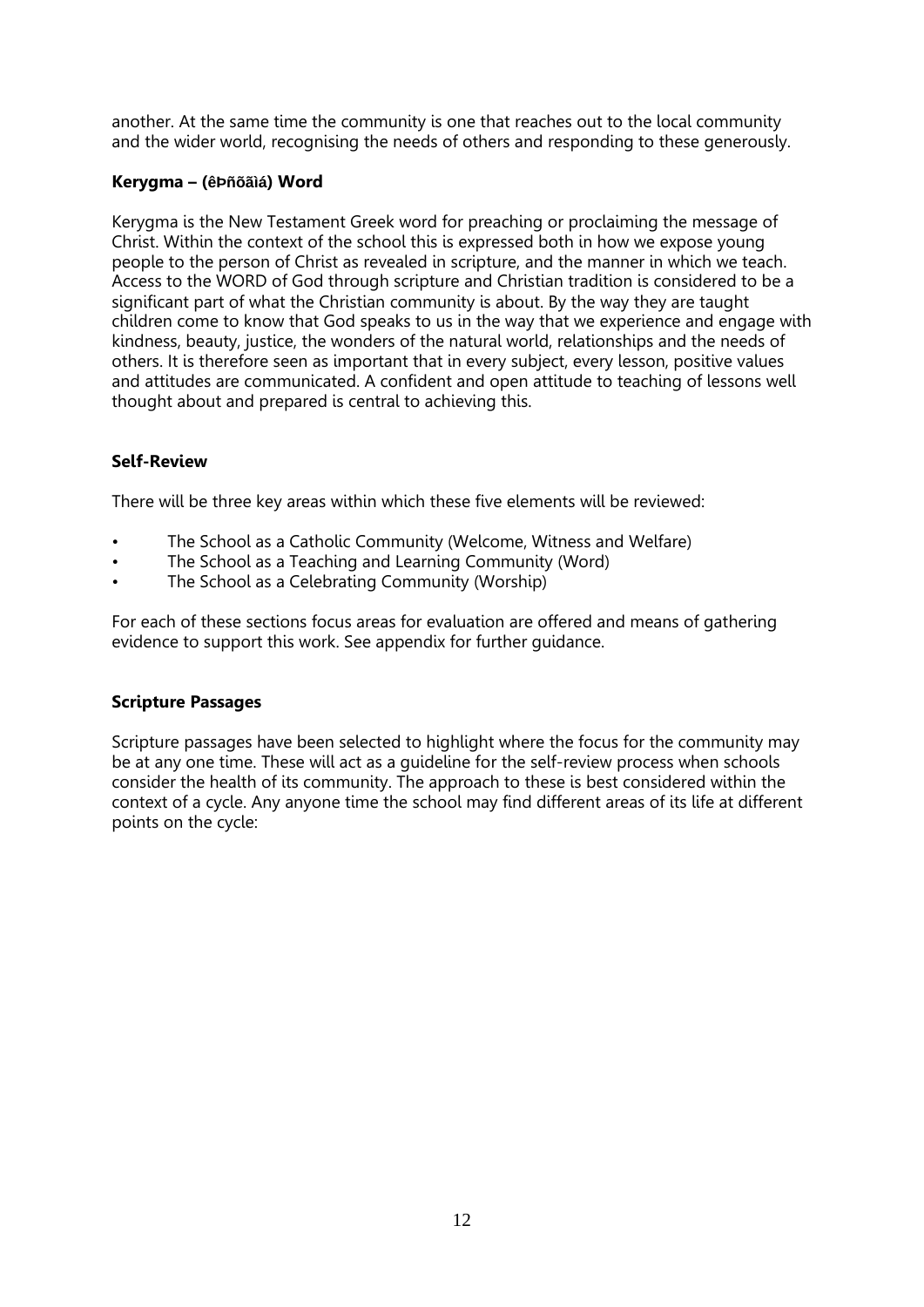

# **CONTEXT FOR THE CHOICE OF SPECIFIC SCRIPTURE REFERENCES –**

Scripture has throughout history been interpreted in a variety of ways and is constantly being reinterpreted. The interpretations given here are one way of looking at how the passages may be understood within our own context. Equally there are many other passages which may have been selected but for now these reflect what is at the heart of our mission and seem appropriate.

# **Grade 1: 'If I, your Lord and Teacher have washed your feet, you are also to wash one another's feet. For I have set you an example, that you should also do as I have done to you'. John 13 14-15**

The night before he died Jesus washed the feet of his disciples. Peter, one of the disciples was affronted. To wash another's feet was the lowest job of all, one done by the servants. Jesus, as the leader of the community he was about to establish, was very clear. The call to Christian ministry is a call to service, a humbling act of giving to one another. Unless we can serve our brothers and sisters we can have no part of in the life of Christ. A secular understanding of leadership often results in a top down mentality and little shared responsibility. The Christian community however, is one where those in authority act out of their desire to serve, not to be served. As a consequence the message of serving one another permeates the whole community.

# **Grade 2: 'I give you a new commandment that you love one another. Just as I have loved you, you also must love one another. By this everyone will know that you are my disciples if you love one another'. John 13:34-35**

The greatest of all commandments is that we love one another. Living the Christian life is to live a life of love which ultimately leads to washing one another's feet. This is a journey. There are times when we succeed and there are times when we become distracted. Other priorities take over or we fall susceptible to the secular world which may be offering a different set of priorities or values. Fear, anxiety or a lack of confidence can impact on the capacity of those in leadership to fully respond to the Christian call above all other demands.